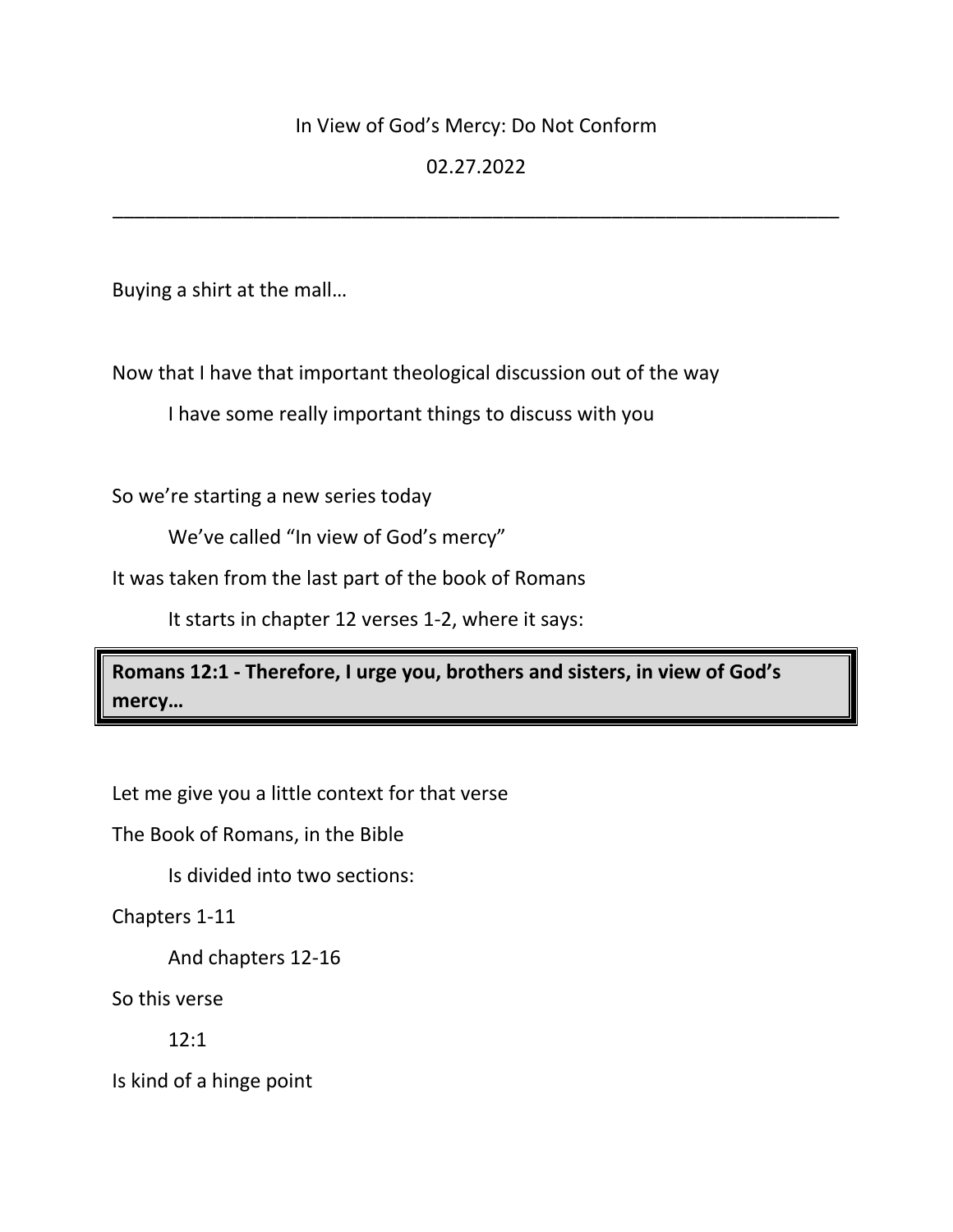In the entire book

Chapters 1-11 tell the Romans

And by extension, us

What to believe

#### And then chapters 12-16 describe

What we do about it

What to do

So this therefore

At the beginning of the verse

Is really big

**Therefore** 

In view of 11 chapters worth of things to believe

Therefore, here's what you do

So if you want a fuller picture of what chapters 1-11 teach

You should go back on our website

Or on the app

And watch last summer's teaching

We called "In the fullness of time"

It covers that section

That was a great series

But I felt like we kind of left some things on the table

If you will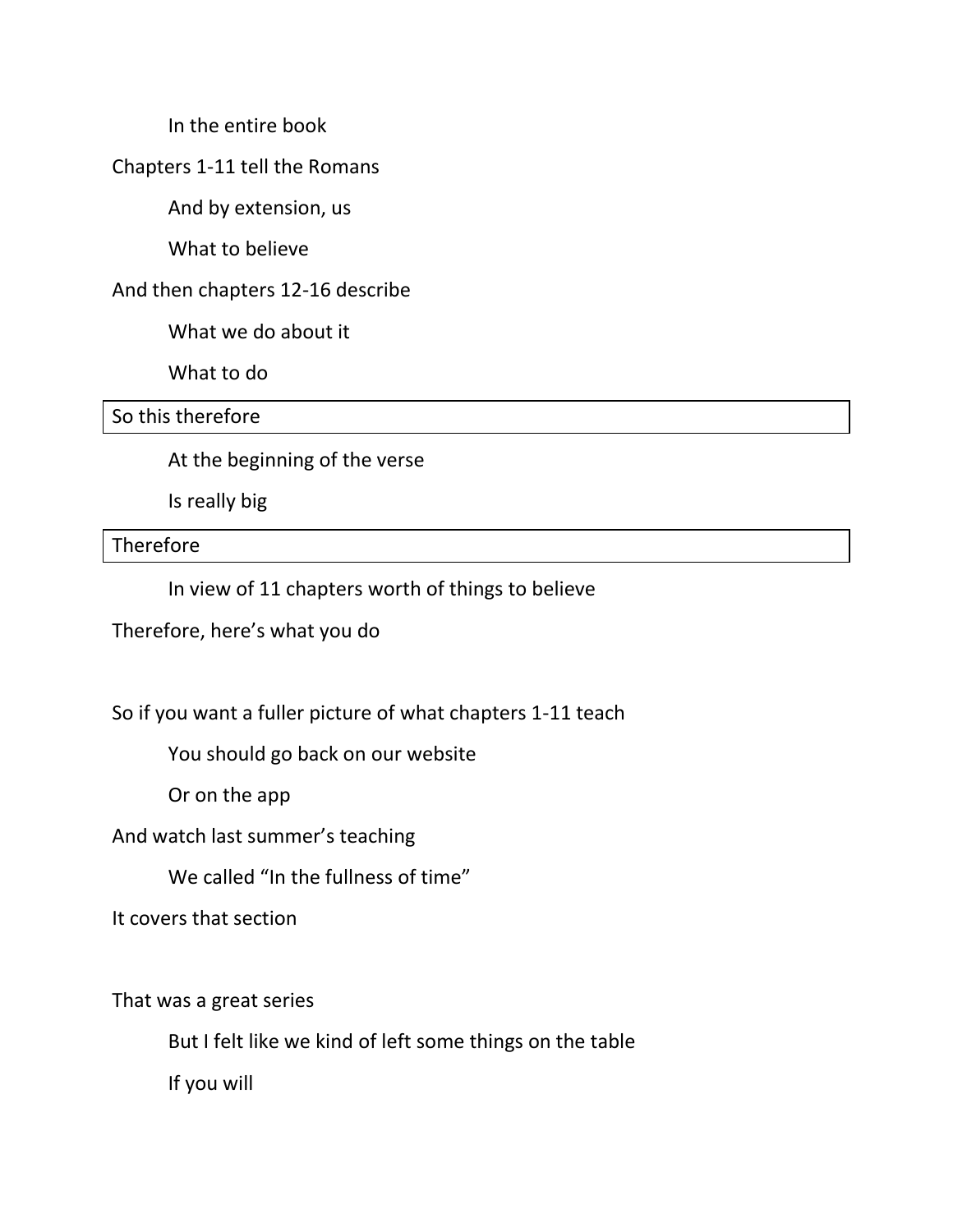This series

Is designed to help with that

So you should go back and watch that

If you weren't with us last summer

Or even if you were

For a refresher

But because I know

Lots of us aren't going to do that

I wondered

How can I give a quick update on those sections

Without spending too much time

And derailing today's message

So I decided just to do a rapid fire presentation

Of some of the best "That'll preach" moments

From Romans 1-11

I narrowed it down to 8

That was tough

**For all have sinned and fall short of the glory of God, and all are justified freely by His grace through the redemption that came by Christ Jesus. – Romans 3:23- 24**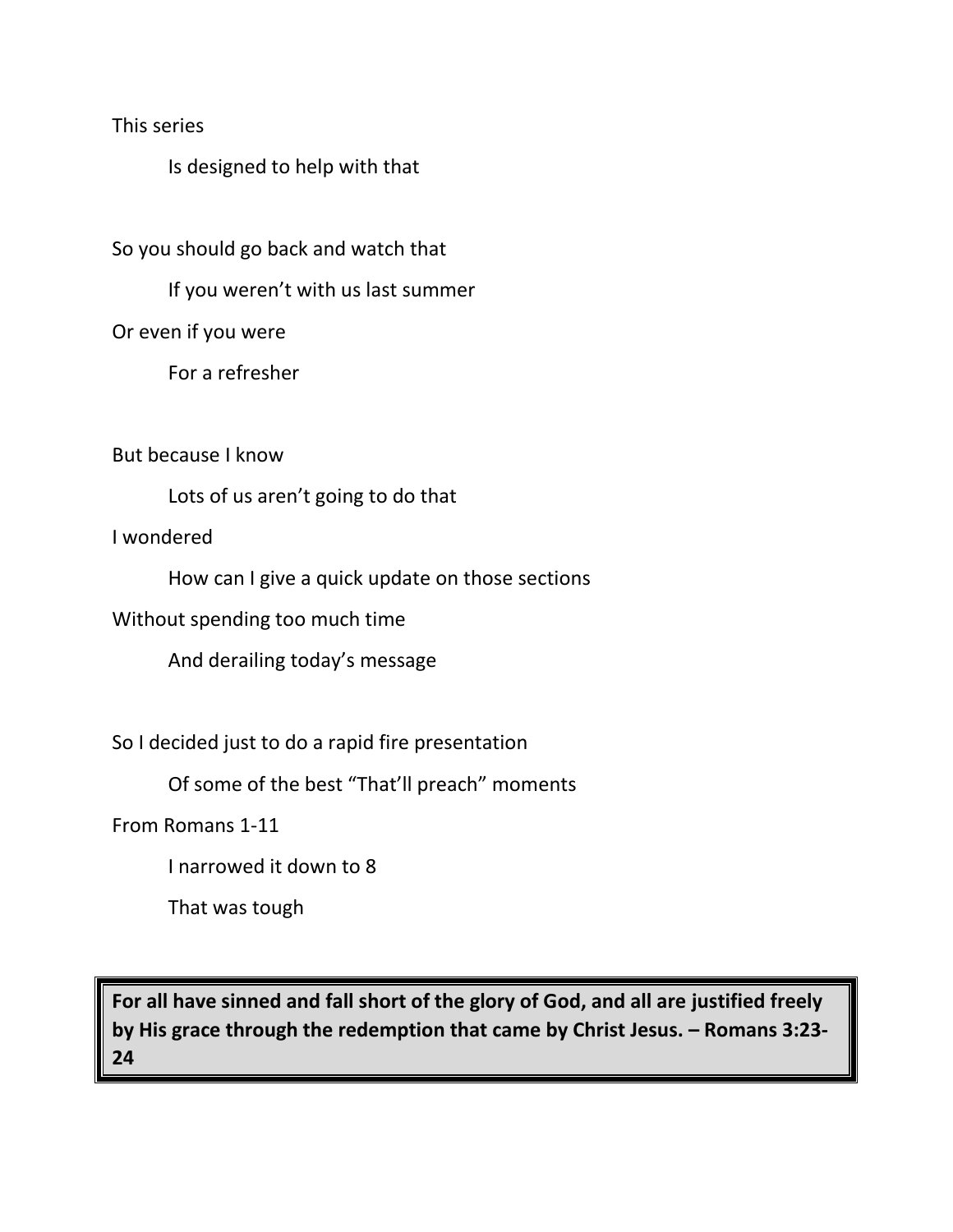**Therefore, since we have been justified through faith, we have peace with God through our Lord Jesus Christ – Romans 5:1**

**Don't you know that all of us who were baptized into Christ Jesus were baptized into His death? We were therefore buried with Him through baptism into death in order that, just as Christ was raised from the dead through the glory of the Father, we too may live a new life. – Romans 6:3-4**

**If you declare with your mouth, "Jesus is Lord," and believe in your heart that God raised him from the dead, you will be saved. – Romans 10:9**

**Therefore, there is now no condemnation for those who are in Christ Jesus – Romans 8:1**

**Those who live according to the flesh have their minds set on what the flesh desires; but those who live in accordance with the Spirit have their minds set on what the Spirit desires. The mind governed by the flesh is death, but the mind governed by the Spirit is life and peace. – Romans 8:5-6**

**If God is for us, who can be against us? – Romans 8:31b**

**We are more than conquerors through him who loved us. For I am convinced that neither death nor life, neither angels nor demons, neither the present nor**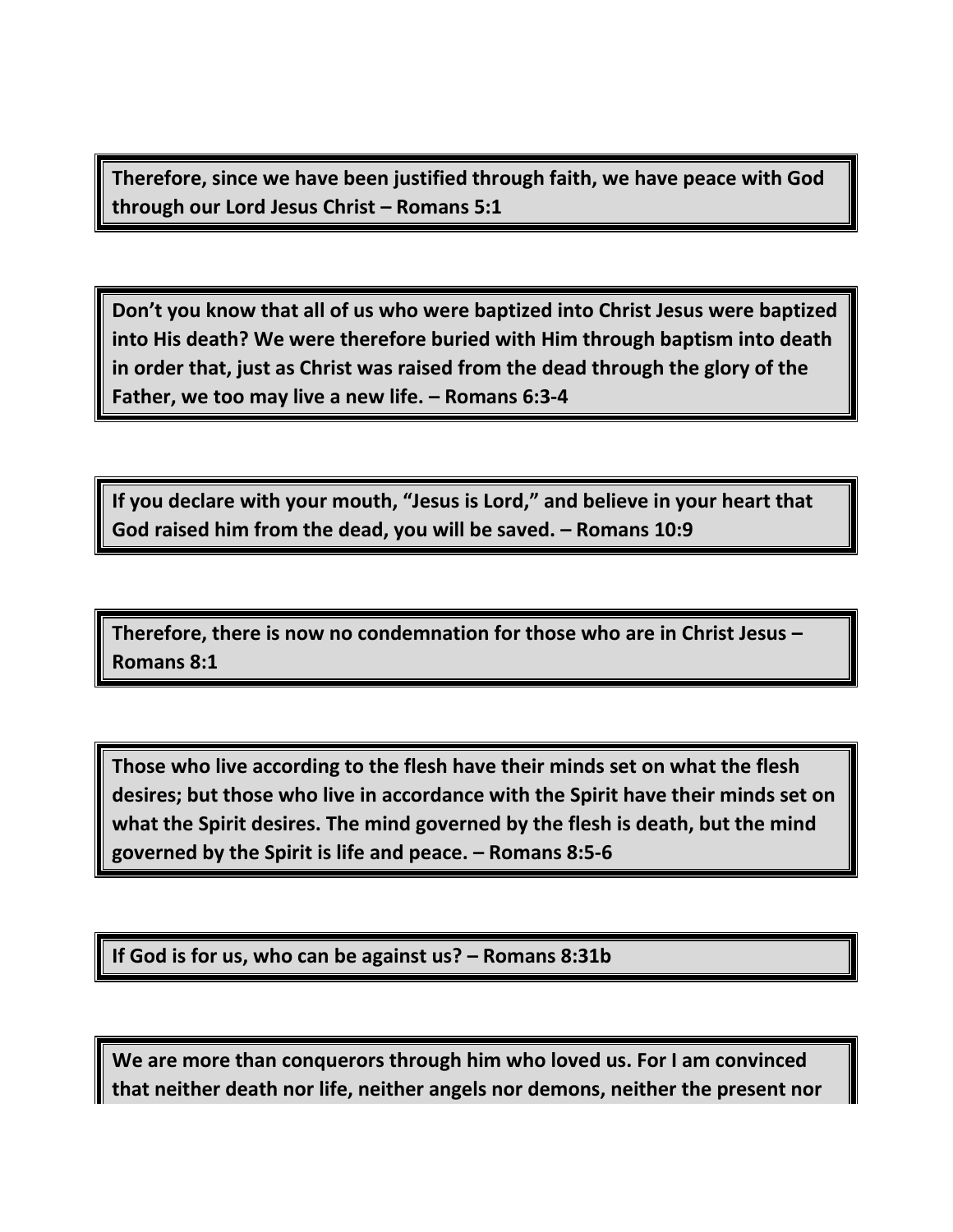**the future, nor any powers, neither height nor depth, nor anything else in all creation, will be able to separate us from the love of God that is in Christ Jesus our Lord. – Romans 8:35-39**

So therefore

Based on all of that

In view of God's mercy

What?!?

What are we going to do, in view of God's mercy?

Well, that's what this series is all about

I believe God's mercy

That He sent His Son Jesus

Into the world

To rescue us from our sin & selfishness

I believe God's mercy

Is among the most important things in life

In fact, God's mercy

Seen that way

Maybe *THE* most important thing in this life

So let me ask you again: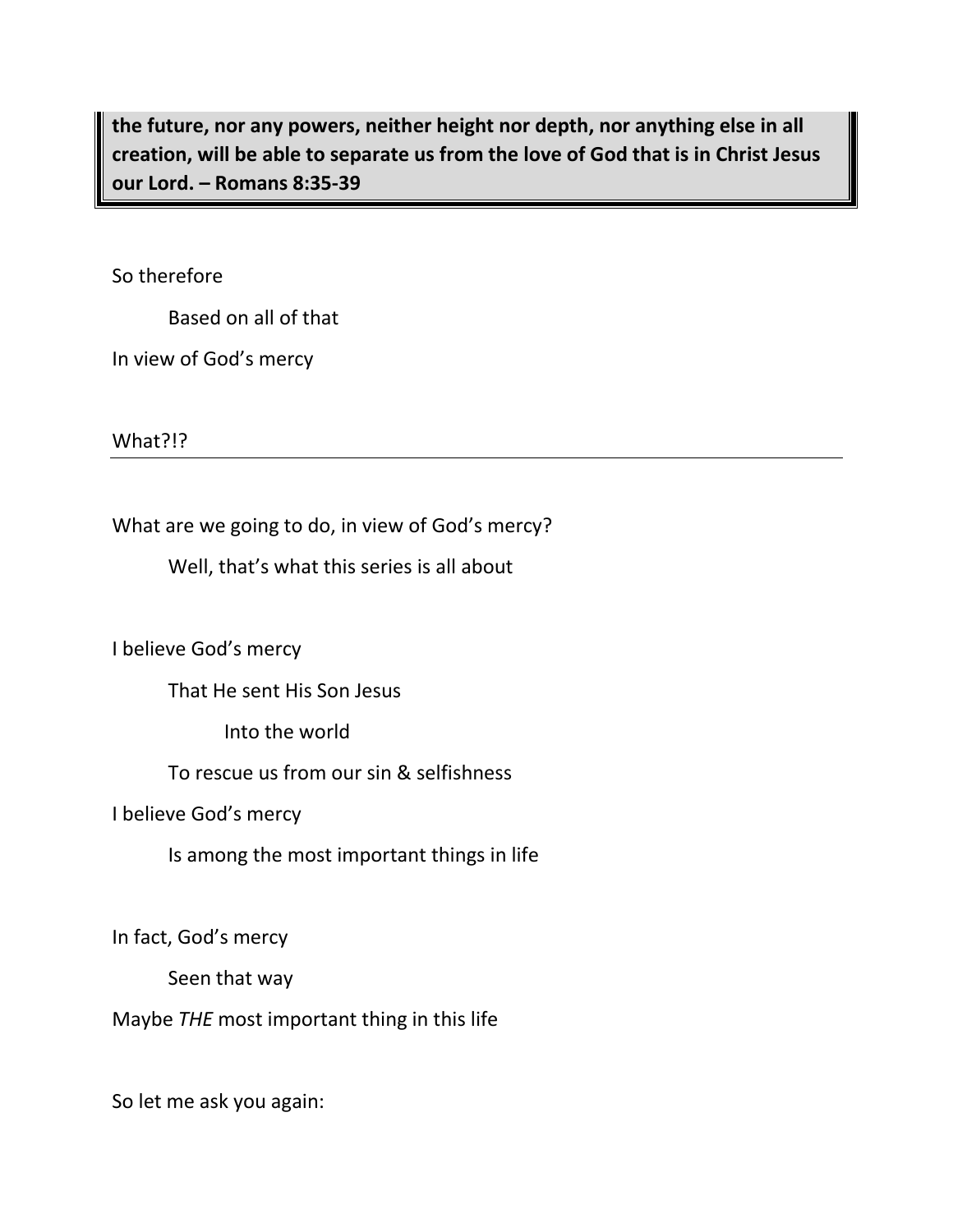What are you going to do, in view of God's mercy?

What are you willing to do?

How far are you willing to take this?

Well, Paul answers that question

**Romans 12:1 - Therefore, I urge you, brothers and sisters, in view of God's mercy, to offer your bodies as a living sacrifice, holy and pleasing to God—this is your true and proper worship.**

Let me just lay this out here

Because sometimes churches play cat & mouse with this thing

God wants everything

Everything

Paul is writing to an audience in Rome

That would have been familiar with animal sacrifices

So when they heard to offer your body as a living sacrifice

They would have pictured a priest taking the body of an animal

A bird or a goat or a cow

And placing it on the altar

Killing it

And then placing it on the altar as a sacrifice

So Paul makes a clever turn of phrase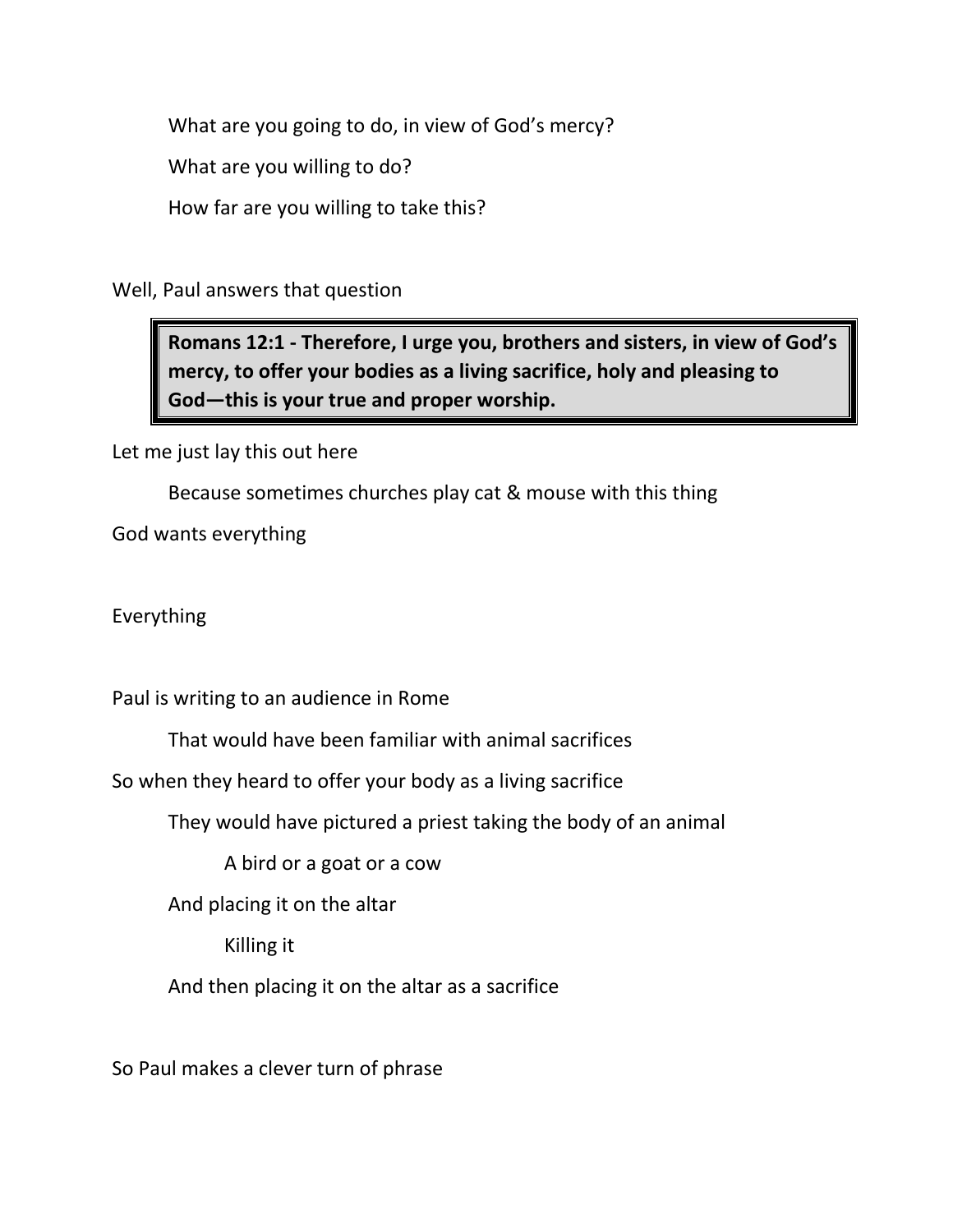God is not calling for a dead sacrifice

But a living one

How's that different?

Well, first of all, a living sacrifice

Continues to sacrifice

This is not a one-time gift of a dead animal

But an ongoing gift of a living servant

Who will continue to offer up the sacrifice of their life

Again and again

Day after day after day

So that's the first part

But there's something else going on here

Picture the normal sacrifice that they would have been used to

If you've ever worked with farm animals

I grew up on a farm

If you've ever worked with farm animals

They don't like to be handled

**Puppies like to be handled**

**Bunnies like to be handled** 

**Kitties like to be…**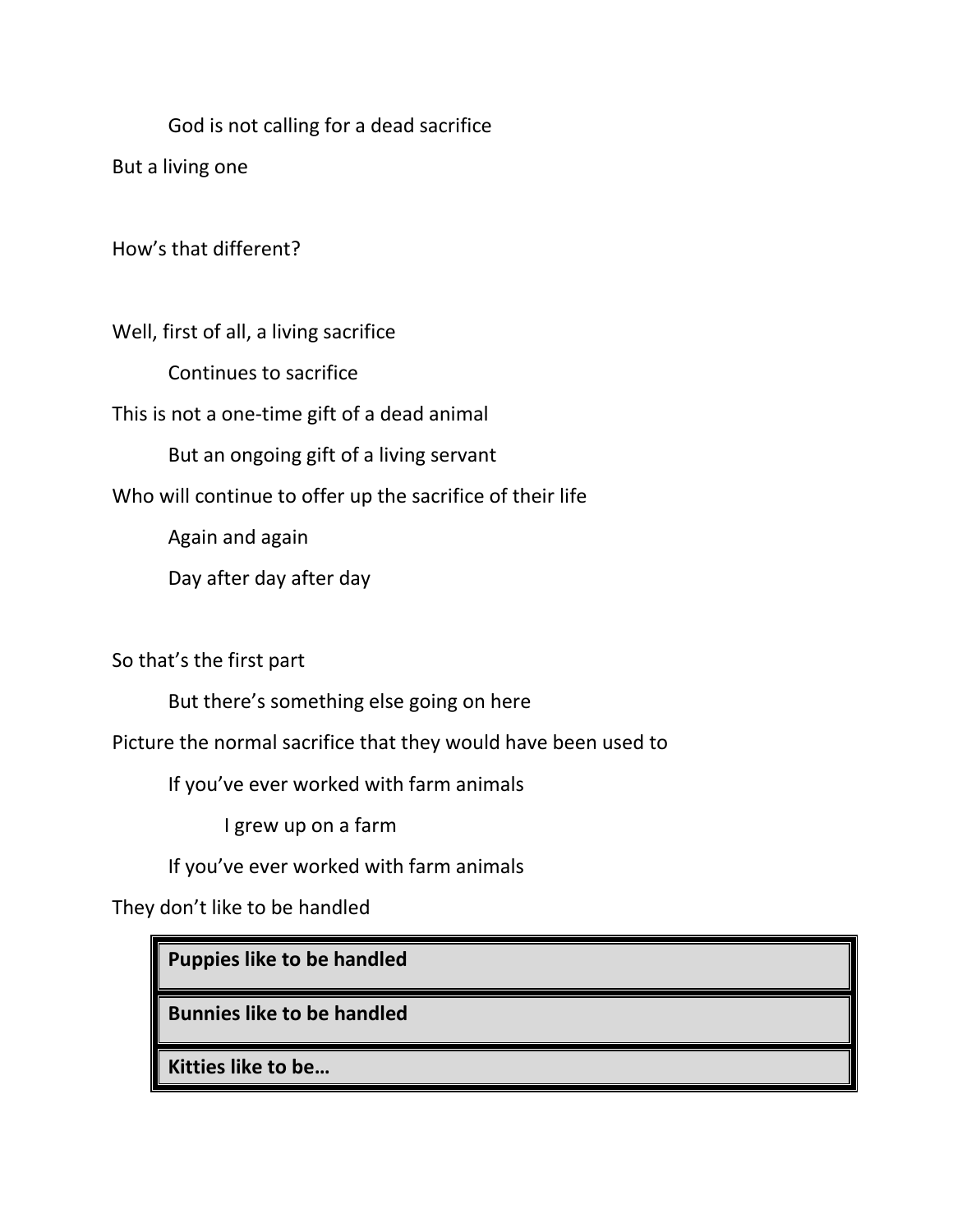Actually, that's not true

# **Cats hate everybody**

But some pets – most pets

Like to be handled

But not livestock

There's a reason manufacturers make cattle prods

There's a reason farmers use fencing and gates and chutes

Livestock don't like to be handled

So an animal

Being brought in by a family

To a strange environment

In the middle of a crowded, chaotic temple

That animal would be freaked out

And would not go easily up on to an altar

So it would first be killed

So that it couldn't fight

Couldn't resist

Couldn't scratch and claw and crawl back down off the altar

And Paul says that's where the follower of Jesus is different

You & I are to willingly sacrifice our lives for Jesus

We are to willingly give and yield and submit and sacrifice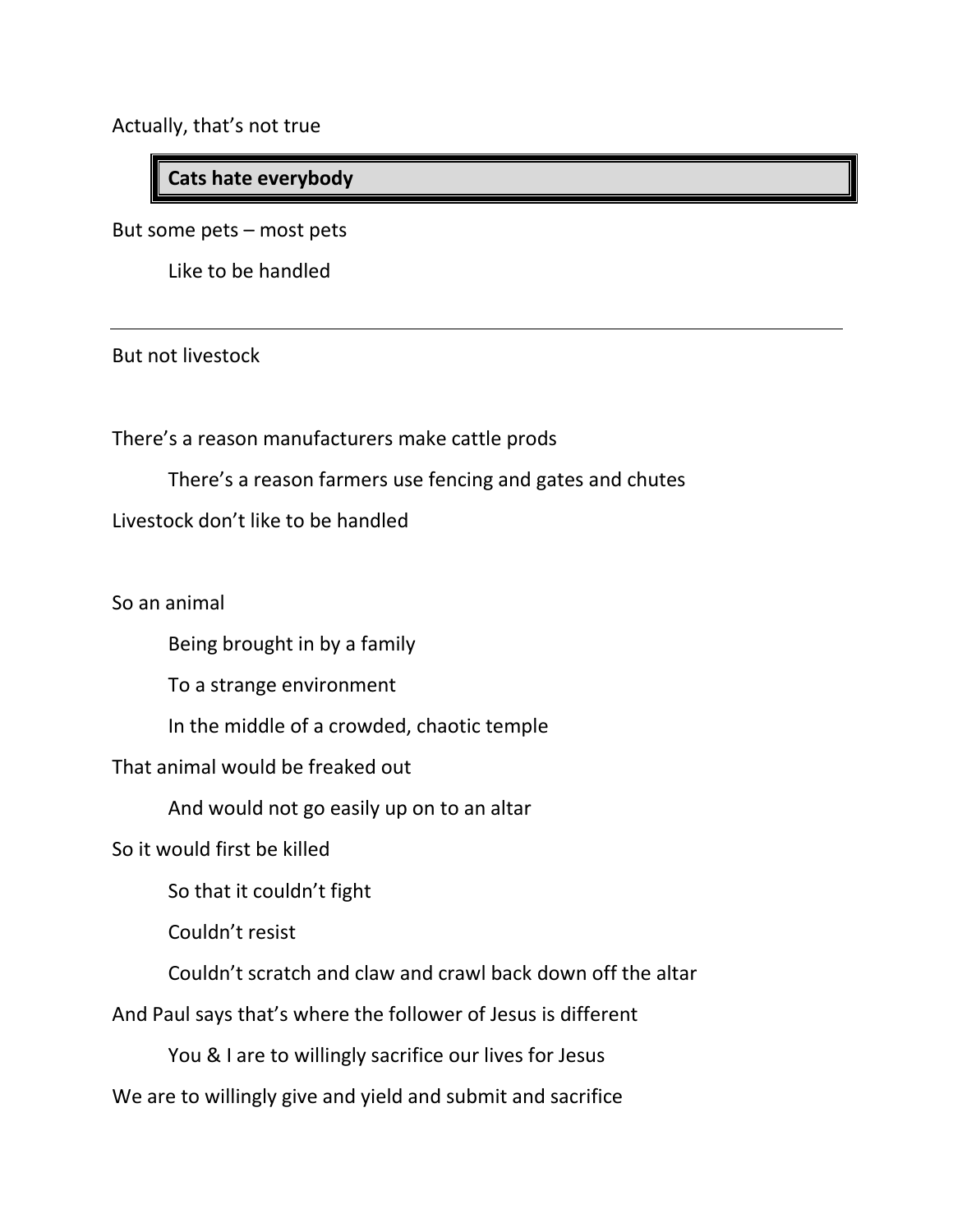For Him

Our very life as an offering

This is weird

Most people don't live like this

That's why Paul tells us **not to conform** 

To the pattern of this world

The pattern of the world

Is to crawl off the altar

Or not climb on the altar in the first place

The pattern of this world

Puts me first

My wants

My money

My time

So Paul says

Don't conform to that

Put God's wants first

Use your money and your time and your energy

To promote His dreams and His plans

And then he goes a step

He says don't just *DO* different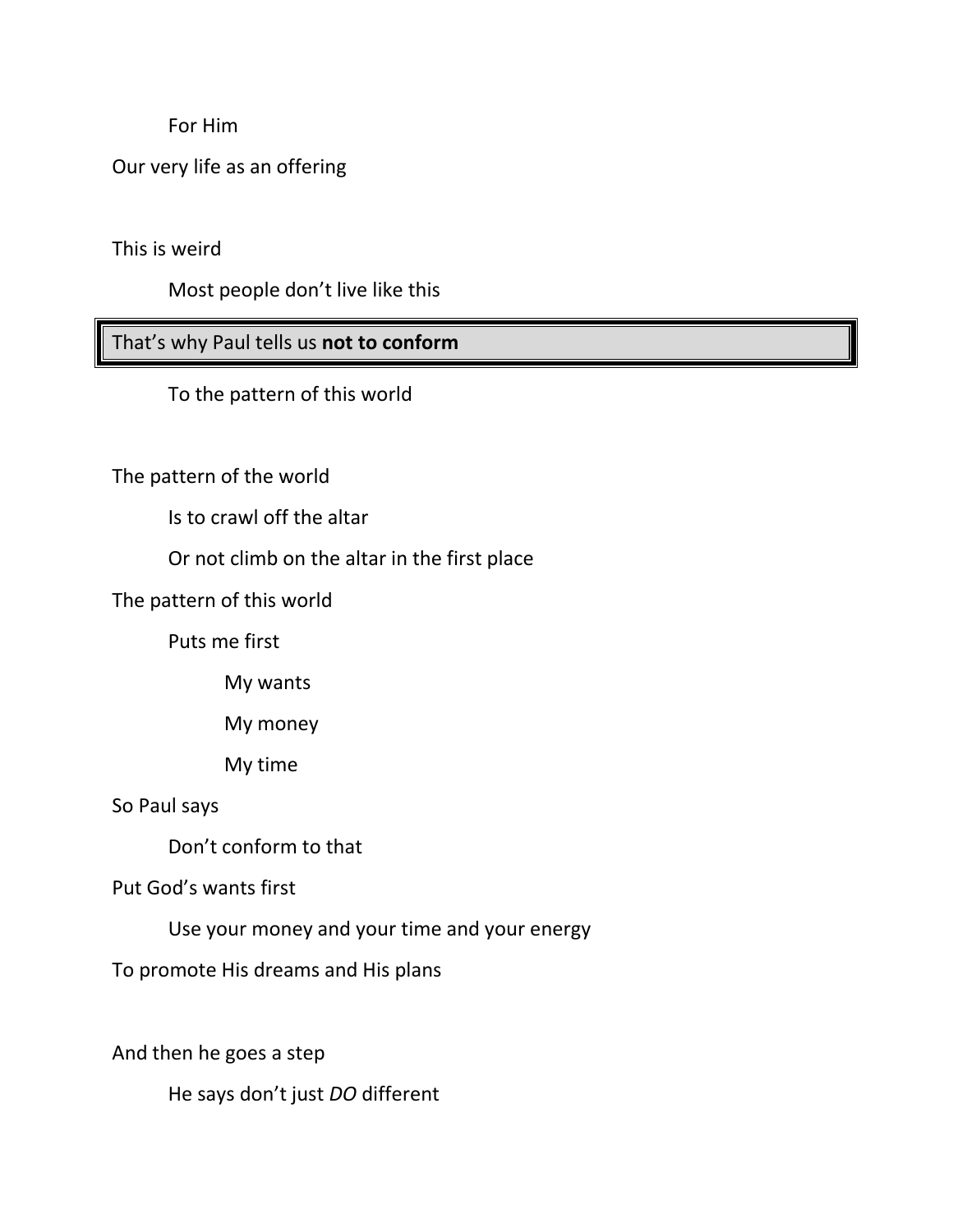THINK different

#### **Be transformed by the renewing of your mind**

The Bible says it this way in Romans 8:

**Romans 8:5-6 (NLT) - Those who are dominated by the sinful nature think about sinful things, but those who are controlled by the Holy Spirit think about things that please the Spirit. So letting your sinful nature control your mind leads to death. But letting the Spirit control your mind leads to life and peace.**

Be transformed

By letting the Spirit control your mind

That transformation

Will lead you to life & peace

In this passage, it says:

**Then you will be able to test and approve what God's will is—His good, pleasing and perfect will.**

"Then"

After your mind begins to get transformed

Then you'll be able to see it

That means we probably can't see it before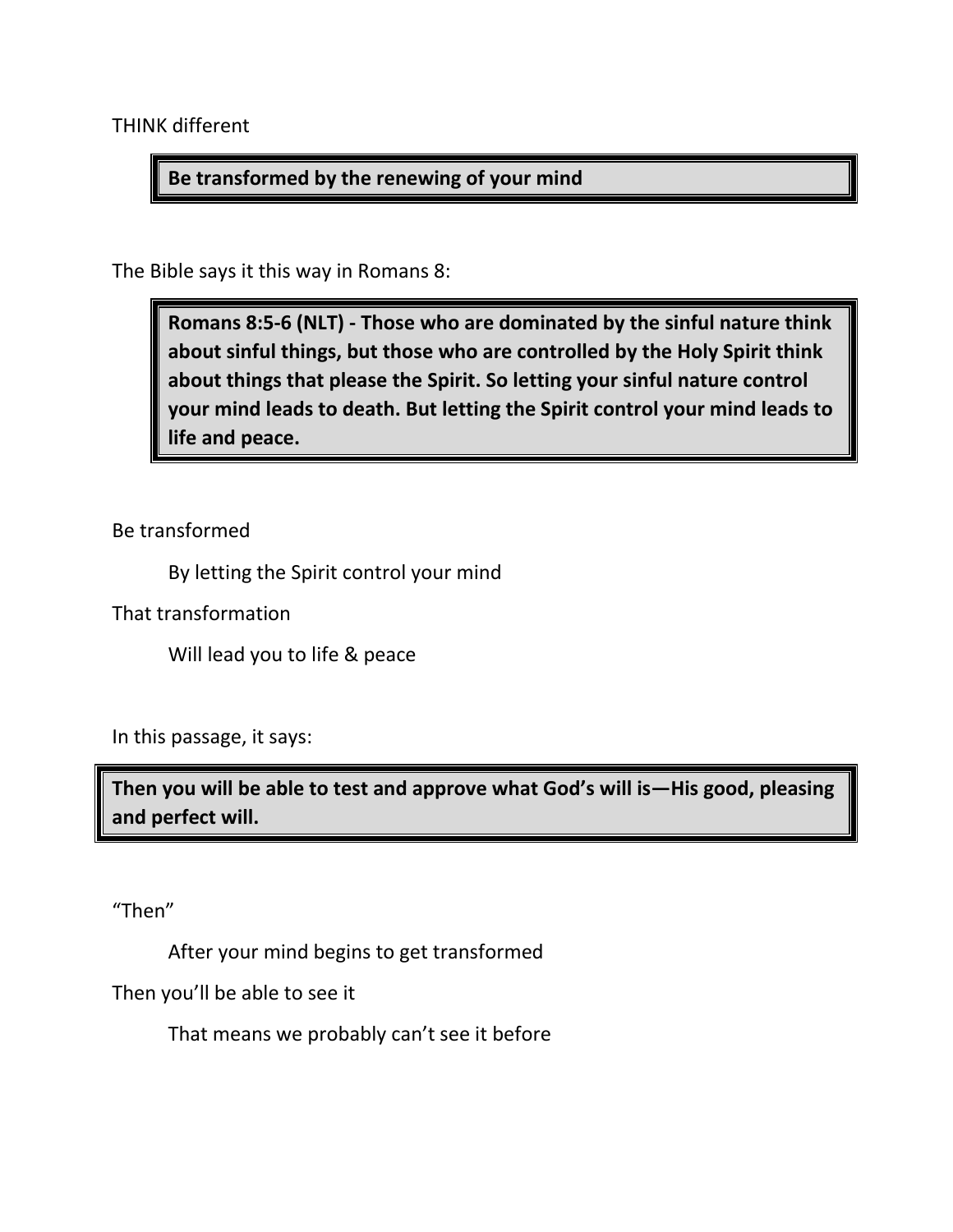Listen to me:

If you're thinking to yourself

I'd love my life to be good, pleasing and perfect

That sounds pretty great

My life doesn't feel good and pleasing and perfect now

My life doesn't feel like life & peace now

If that's you

You have to be transformed by the renewing of your mind

If that's you

This series is for you

Let me ask you a very important question

If we could move your life

From where it is now

The way your relationships are working now

The way your career is working now

The direction things are going now

And we could move it

From there

To "good, pleasing, and perfect"

Would you do it?

Let's just say I put a big button down here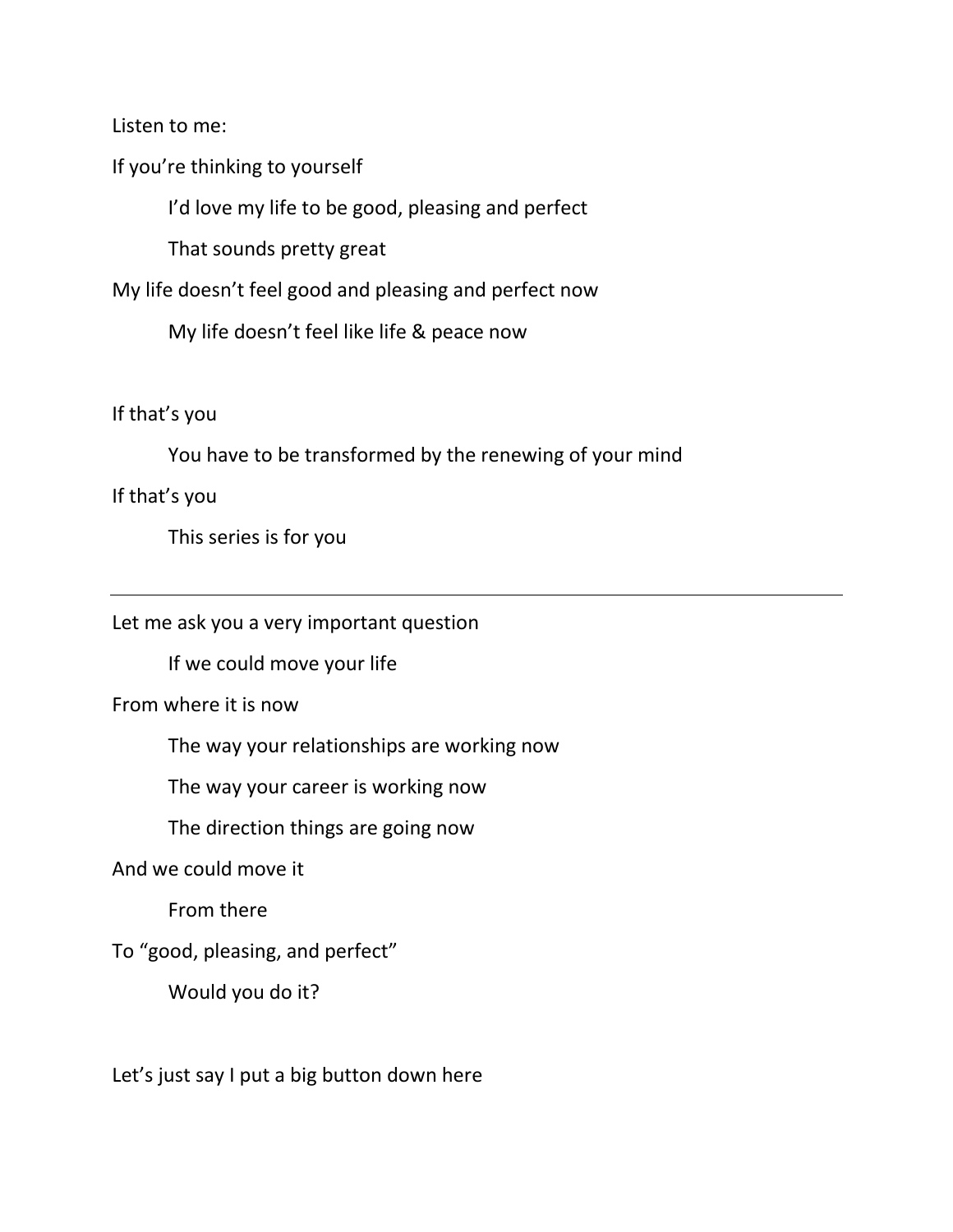Along the front of the stage And you could come up after service And hit that button And if you did Your life would transform From where it is now The way your relationships are working The way your career is working The direction things are going It would transform to Good, pleasing, perfect But you wouldn't know what was going to change You'd just know it was going to be good Pleasing And perfect Would you do it? This series is going to give you Concrete steps to make that happen

Specific actions

That are counterintuitive

To how you normally live

An authentic life with God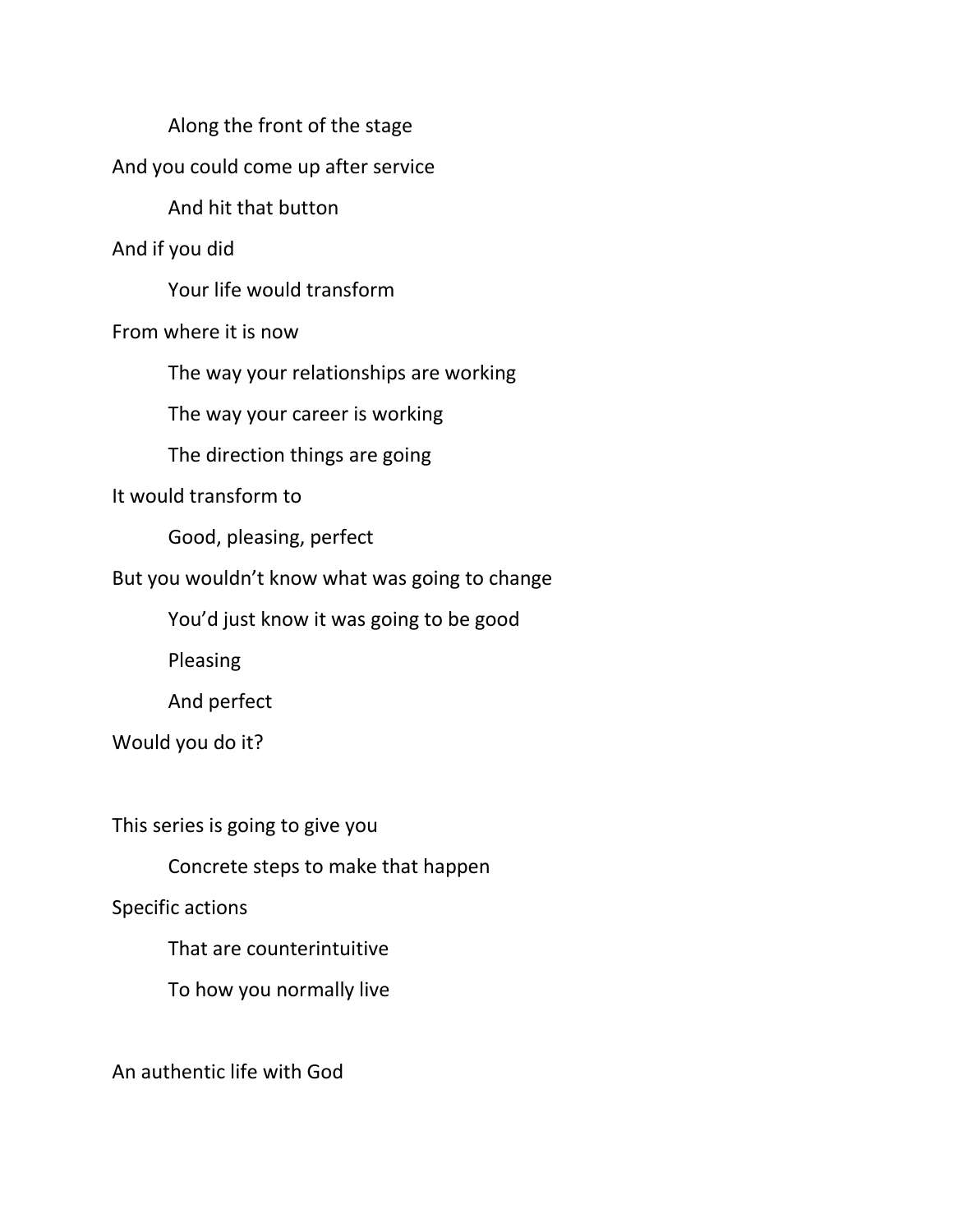Will be good and pleasing

It will be full of life and peace

But a life with God

Will not be easy

A life with God requires

Getting up on the altar

And resisting every desire

To back crawl off

## **Romans 12:1-2 - Therefore, I urge you, brothers and sisters…**

Paul is urging the Roman congregation

I am urging you

This life is better

Than the alternative

Pursuing more and more things doesn't satisfy

Pursuing more and more activities doesn't satisfy

Offering your body as a living sacrifice to God

**Satisfies** 

Offering your body as a living sacrifice to God

Leads to life and peace

Offering your body as a living sacrifice to God

Is God's will for you

And His will is good, pleasing and perfect.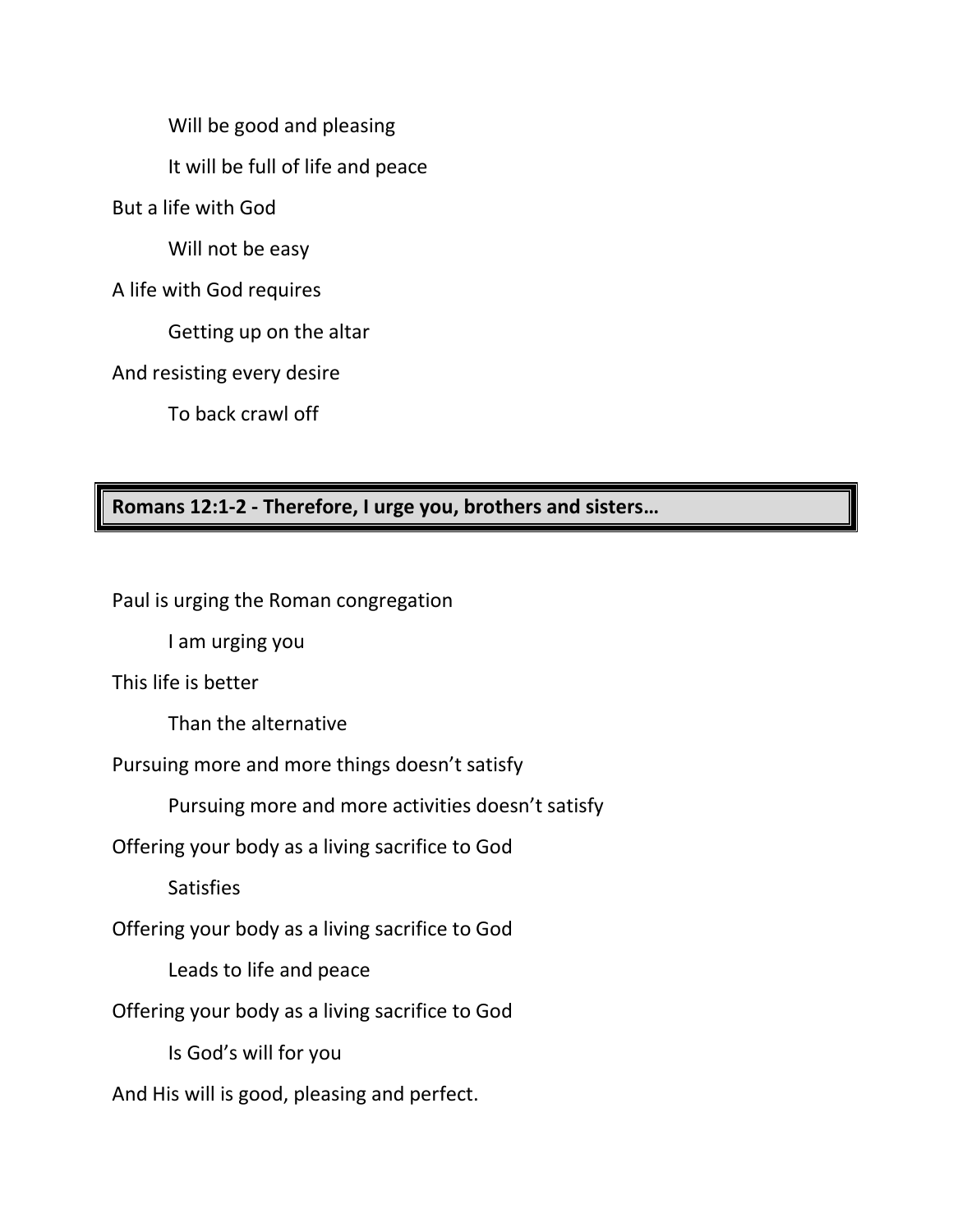So what does that mean for you today?

What does that look like tomorrow morning when you start your week?

## **Offer your life to God**

As a living sacrifice

Climb up on the metaphorical altar

Submit yourself to God

Submit yourself to loving people

Submit yourself to sacrifice and service

Offer your life to God

#### **Do not waver**

James tells us that

In our pursuit of God

We will have trials and struggles

But that those trials and struggles

Will lead us to wisdom

If we stick with God through them

So do not waver

Stay up on the altar

Understand that you are going to be tempted to crawl off

Tempted to put yourself first